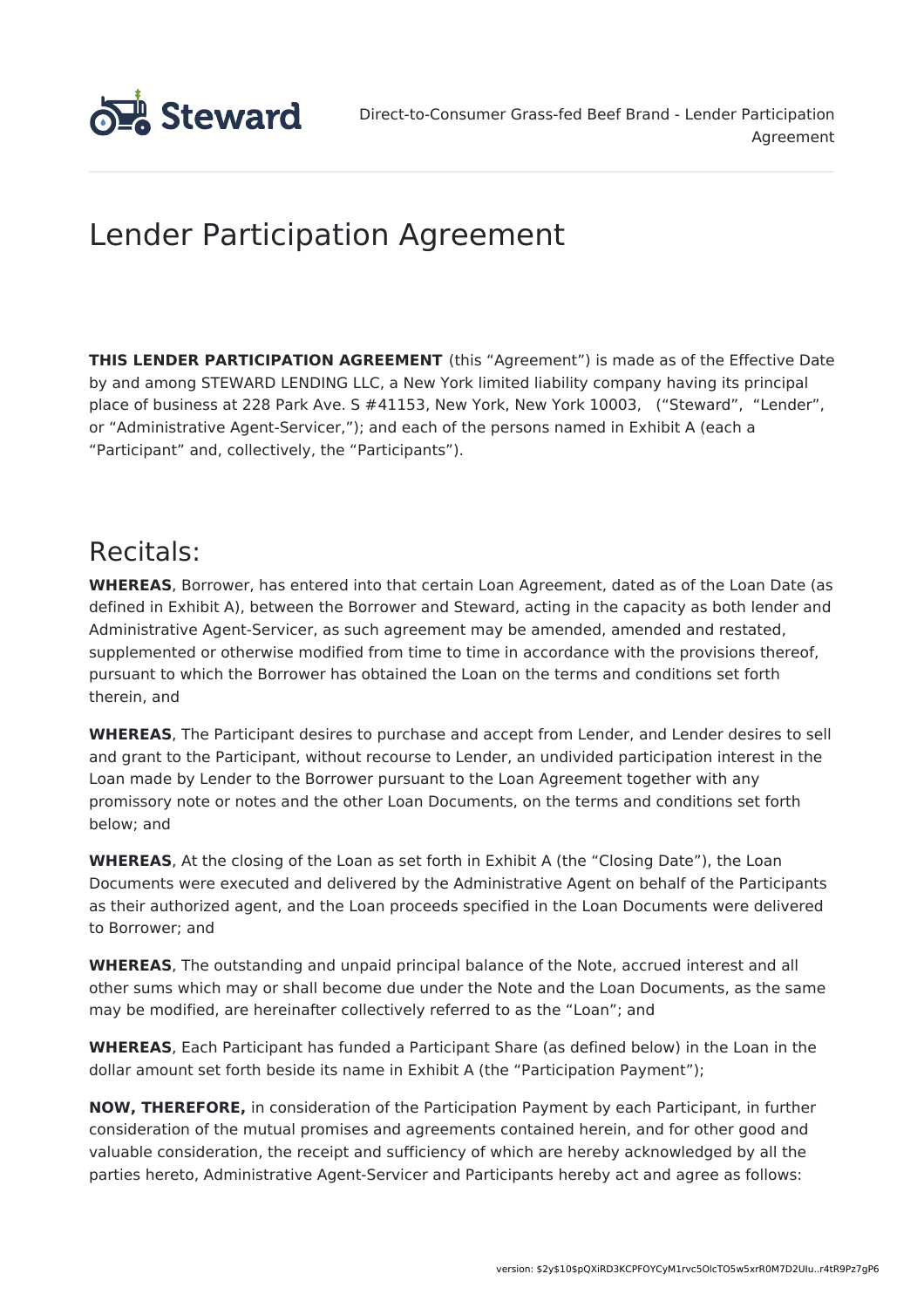## Definitions:

All other capitalized terms not otherwise defined herein have the meanings ascribed to them in the Loan Documents.

"Administrative Agent-Servicer" means Steward Lending LLC.

"Affiliate" means, with respect to any Person, any other Person who controls, is controlled by, or is under common control with such Person.

"Borrower" means the legal entity as set forth in Exhibit A that is the maker and payor of the Promissory Note.

"Borrower's Information" means the type of legal entity, the state of formation, address, and contact information as set forth in Exhibit A,

"Effective Date" means the effective date of this Agreement as set forth in Exhibit A.

"Lender" means Steward Lending LLC.

"Loan" means the loan of funds evidenced by the Loan Agreement.

"Loan Agreement" means the loan agreement between Lender and Borrower, forming part of the Loan Documents.

"Loan Date" means the date of the Loan Agreement as set forth in Exhibit A.

"Loan Documents" mean the Loan Agreement and Promissory Note, evidencing the Loan from Lender to Borrower and attached hereto as Exhibit B.

"Originator" means Steward Lending LLC.

"Participant" means the individuals or entities participating in the Loan as set forth in Exhibit A.

"Participant Share" means that percentage of the Loan each Participant has agreed to fund pursuant to this Agreement as set forth in Exhibit A.

"Participation Payment" means the amount funded as a Participant Share in the Loan in the dollar amount set forth beside its name in Exhibit A.

"Participation Rate" means the rate of interest payable on the Loan to Participant by Administrative Agent-Servicer.

**1. Loan Documents.** Administrative Agent-Servicer hereby represents to each Participant as follows:

(a) Administrative Agent-Servicer has provided to Participant true, correct, fully executed and complete copies of each of the Loan Documents;

(b) the Loan Documents have not been modified, amended or terminated;

(c) the original principal amount of the Loan is as set forth in Exhibit A.

**2. Participant Share.** Each Participant's "Participant Share" is defined as such Participant's Participation Payment divided by the original principal amount of the Loan, expressed as a percentage (%).

**3. Appointment of Administrative Agent-Servicer, Exclusive Rights and Remedies of**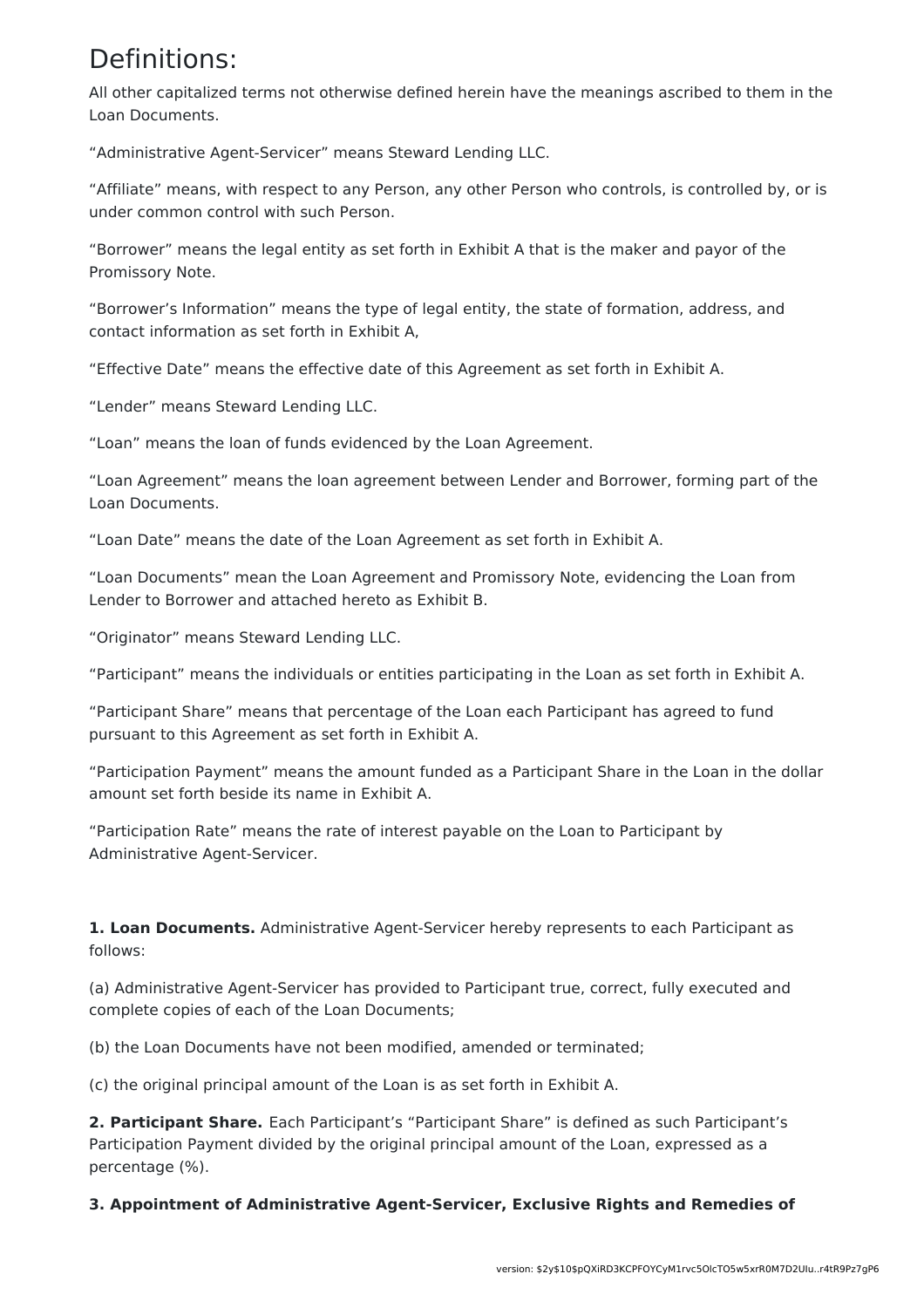**Administrative Agent-Servicer.** Administrative Agent-Servicer shall have, throughout the life of the Loan, complete supervisory responsibility with respect to the administration and servicing of the Loan and has sole discretion as to enforcement of collection and the institution and prosecution of foreclosure or similar proceedings.

**4. Payments to Participants.** Administrative Agent-Servicer shall facilitate payments from the Borrower to each Participant. Administrative Agent-Servicer will promptly pay to the Participant an amount equal to the Participant's share of each amount received and applied by the Administrative Agent-Servicer in payment of principal of, or interest on, each Loan, such share to be (i) in the case of principal, the related Participation Percentage thereof, (ii) in the case of interest, the Participation Percentage of the interest on the unpaid principal amount of the Loan, computed at the related Participation Rate for the period for which such interest was paid (or, if the related Loan Participation has been outstanding for a shorter period, for such shorter period); provided that, if the amount of interest so received and applied is less than the interest on such unpaid principal amount computed at the stated Participation Rate therefor for the period for which such interest was paid, then the amount payable under this clause (ii) shall be reduced proportionately

**5. Payments Generally.** All payments by the Administrative Agent-Servicer to the Participant shall be made in U.S. dollars via the Steward Platform to the Participant's account as specified in the terms and conditions of the Steward Platform. All payments to the Administrative Agent-Servicer by the Participant shall be made in U.S. dollars via the Steward Platform. The Administrative Agent-Servicer may, but shall not be obligated to, apply any amounts due and payable by it to the Participant to and in satisfaction of any amount then due and payable by the Participant hereunder to the Administrative Agent-Servicer.

**6. Possession of Loan Documents.** Administrative Agent-Servicer shall continue to hold the original Note and original Loan Documents and shall retain full authority to act as the sole contact on behalf of the Participants with the Borrower with regard to the Note and the Debt and in the administration of the Loan. In particular but not by way of limitation, Administrative Agent-Servicer shall have the exclusive right to review and approve all submittals made by Borrower with regard to the items required by the Loan Documents.

### **7. Certain Powers of Administrative Agent-Servicer.**

(a) The Administrative Agent-Servicer may, without the Participant's consent, give or withhold its agreement to any amendments of the Loan Documents or any waivers (including, without limitation, waivers of conditions precedent) or consents in respect thereof, or exercise or refrain from exercising any other rights or remedies which the Administrative Agent-Servicer may have under the Loan Documents or otherwise (and the sale or granting of any Loan Participation by the Administrative Agent-Servicer shall not limit or otherwise affect its discretion in respect of any of the foregoing); provided that, subject to the provisions of the Loan Documents, the Administrative Agent-Servicer will not, without the consent of the Participant, agree to (i) reduce the principal of the Loan or reduce the interest rate thereon below the related Participation Rate; (ii) extend the term of the Commitment; (iii) extend any stated payment date for the payment of any principal of, or interest on, the Participated Loans.

(b) In the event that the Administrative Agent-Servicer requests the consent of the Participant pursuant to this section and the Participant does not respond within ten (10) business days after delivery of such request (or within the time period specified by the Administrative Agent-Servicer in such request, which period shall in any event be not less than one (1) business day), the Administrative Agent-Servicer, in its sole discretion, may deem that the Participant has given its consent thereto. The Administrative Agent-Servicer will endeavor to inform the Participant prior to agreeing to any other amendment, waiver or consent relating to the Loan Documents; it being understood however that, except as expressly provided in this section, the Lender or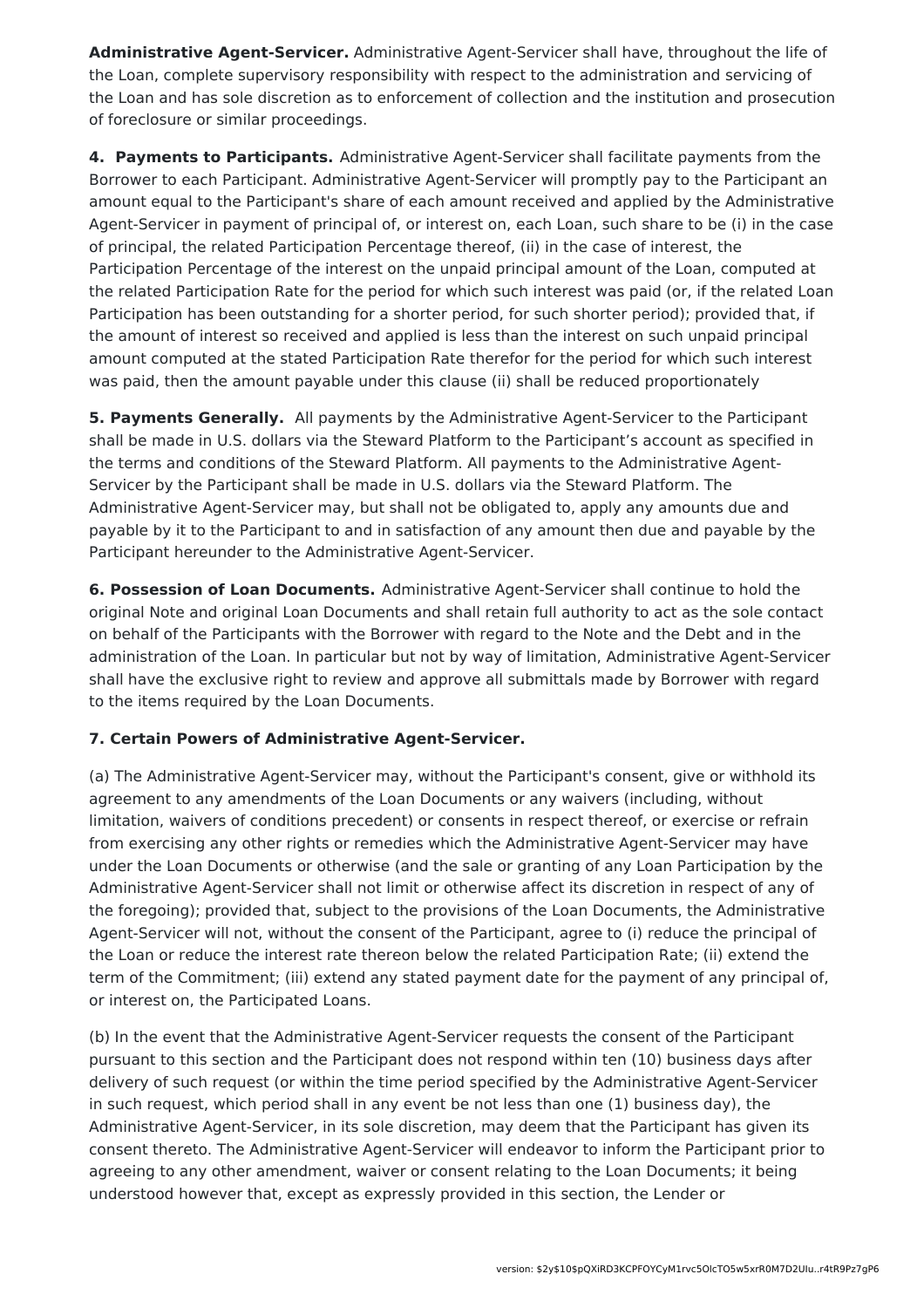Administrative Agent-Servicer shall have sole discretion with respect to the action to be taken.

(c) The Administrative Agent-Servicer will notify the Participant of each executed and delivered amendment, waiver or consent in respect of the Loan Documents, the occurrence of any Event of Default of which the Administrative Agent-Servicer gives or receives written notice to or from any other party to the Loan Agreement, and its exercise of any rights or remedies against the Borrower or any other Loan Party in respect of the Loan Documents.

**8. Standard of Care.** Administrative Agent-Servicer shall not be liable to the Participants for any error in judgment or for any action taken or not taken by them or their respective agents, except for its gross negligence or wilful misconduct. Administrative Agent-Servicer shall exercise the same care in carrying out their respective duties and responsibilities hereunder as each of them exercises for similar loans and shall not have any further responsibility to the Participants. Without limiting the generality of the foregoing, Administrative Agent-Servicer may rely on the advice of counsel concerning legal matters and on any written document it believes to be genuine and correct and to have been signed or sent by the proper Person or Persons.

**9. No Trust Relationship.** Neither the execution of this Agreement, nor any right, duty or obligation of Administrative Agent-Servicer under or pursuant to this Agreement, is intended to be or create, and none of the foregoing shall be construed to be or create, any express, implied or constructive trust relationship between the aforenamed parties and any Participant. Each Participant hereby agrees and stipulates that none of the aforenamed parties is acting as trustee for such Participant with respect to the Loan, this Agreement, or any aspect of either, or in any other respect.

**10. Costs and Expenses.** The parties hereto acknowledge and agree that under the Loan Documents, Borrower must pay all out-of-pocket expenses incurred by Administrative Agent-Servicer, in its capacity as such, and by the Participants in connection with the Loan. Without limiting the generality of foregoing, the parties hereto acknowledge and agree that, with the exception of the fee payable for servicing the Loan pursuant to this Agreement, Borrower is responsible for all fees and expenses incurred in the procuring, making and enforcement (including upon default) of the Loan, including, without limitation, the reasonable fees and disbursements of the Administrative Agent-Servicer's, taxes and loan extension or other fees, if any. In the event that Borrower does not timely pay all of the above-described Loan-related expenses, the principal amount of the Loan shall be increased to the extent of such expenses, and the expenses shall not be passed to the Participants.

**11. Books and Records.** Administrative Agent-Servicer shall maintain such books of account and records relating to the Loan as it maintains with respect to other loans of similar type and amount, which books of account and records shall clearly and accurately reflect the Participant Share of each Participant. Participants, or their agents, may inspect in electronic format, such books of account and records upon reasonable notice.

**12. Default by Borrower.** Upon the occurrence of any event of default under the Loan, Administrative Agent may accelerate payment under the Loan and/or under any note or notes evidencing the Loan, and shall institute such legal proceedings and take such other actions ("Enforcement Actions") as are in its opinion necessary and appropriate to collect the Debt then due under the Loan, to enforce the security therefor, and to protect and preserve the respective rights and interests of Lender and the Participants. If Lender and Participants are unable to recover from Borrower the entire amount of fees, costs and expenses of all Enforcement Actions, then each Participant shall contribute to such portion as is not recovered from Borrower, ratably in accordance with its Participant Share.

**13. Bankruptcy or Insolvency of Administrative Agent-Servicer.** Upon Administrative Agent-Servicer's failure, insolvency and/or ceasing to do business, or in the event that all or a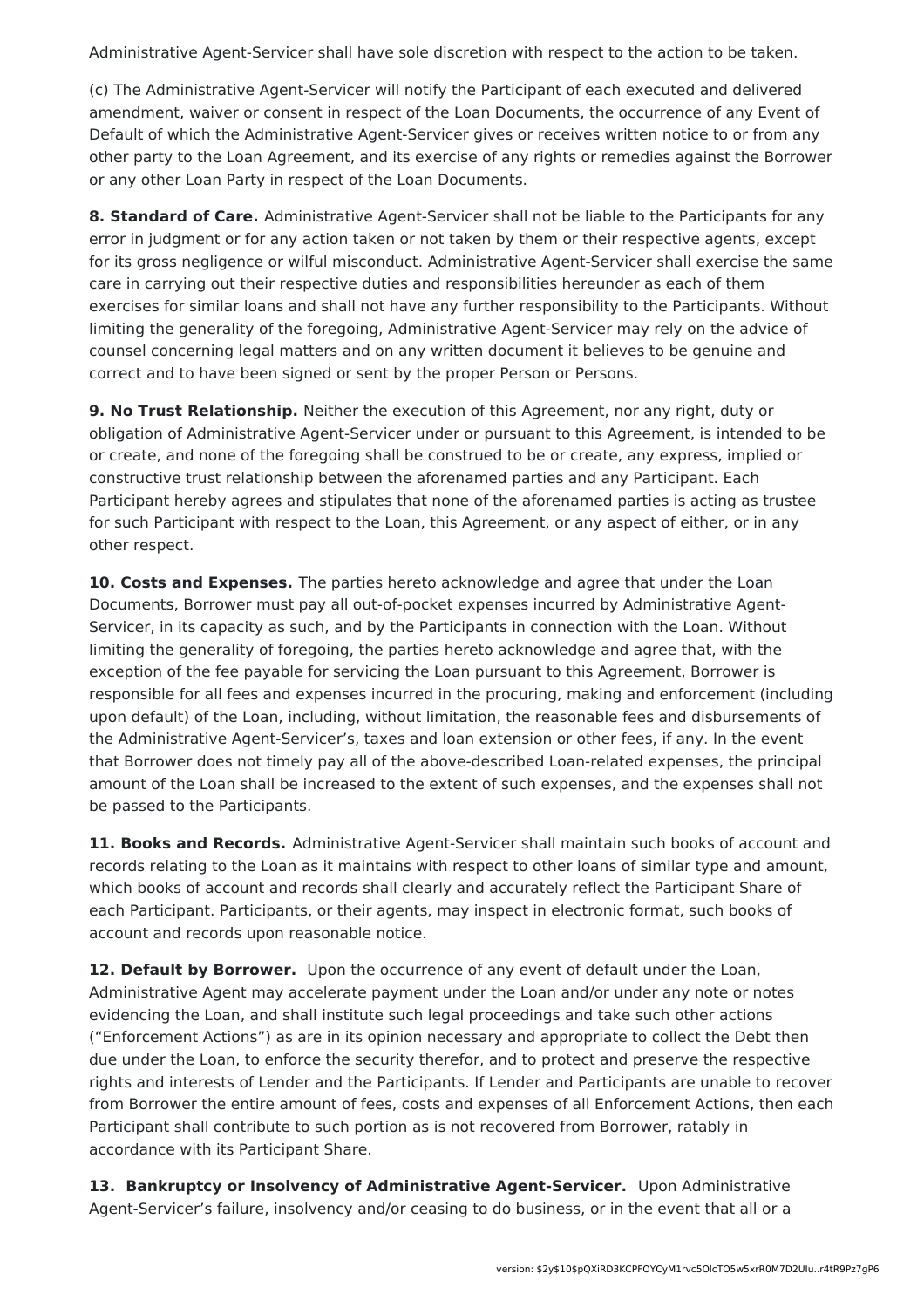substantial portion of its assets are placed in the hands of a receiver or a trustee, and such status continues for a period of 30 days, or should it make an assignment for the benefit of creditors or be adjudicated bankrupt; or should it or any creditor of Administrative Agent-Servicer institute any proceedings under the Bankruptcy Act or any amendment thereto wherein Administrative Agent-Servicer is the debtor, then the following actions shall be taken as promptly as possible:

(a) (i) Administrative Agent-Servicer shall promptly forward the originals of the Loan Documents (including, without limitation, the original of the Note evidencing the Loan and all other Loan Documents) to the Person whom Participants designate as their representative for such purpose, together with such other documents, files and records as may be necessary, in the opinion of the Participants other than Administrative Agents-Servicer and their counsel, to permit the Participants to institute appropriate collection and/or foreclosure proceedings under the Loan and/or against the collateral securing the Loan; (ii) Administrative Agent-Servicer shall further turn over any secured collateral in its possession to the Participants for their mutual benefit; (iii) Administrative Agent-Servicer additionally agrees to join in any demand letter or other communications forwarded by the other Participants to Borrower and/or to any co-makers, guarantors or endorsers under the Loan; and (iv) and further agrees to execute such additional documents in favor of the Participants as may be deemed to be necessary and proper by the Participants and their counsel to permit the Participants to foreclose against collateral securing the Loan, if any, under applicable state law procedures.

(b) A majority of the Participant Shares held by Participants shall have the right, acting in concert, to exercise, and shall exercise, all powers granted to Administrative Agent-Servicer under the Loan Documents.

**14. Certain Rights of Participants.** Notwithstanding anything to the contrary stated in any other term or provision of this Agreement, each Participant shall have the right at its sole discretion to decline to join in the other Participants' Enforcement Actions, in which event the declining Participant shall not share in any of the monetary proceeds or any other things of value awarded to those Participants who joined in the Enforcement Actions.

**15. Certain Representations and Warranties.** Each Party hereto represents and warrants to each other party as follows: (a) the execution and delivery of, and performance of its obligations under, this Agreement are within its power and have been duly authorized by all necessary corporate and other action by it; (b) the execution and delivery of, and performance of its obligations under, this Agreement are in compliance with all applicable laws, rules and regulations and do not conflict with nor constitute a breach of its charter or by-laws or any agreements by which it is bound, and does not violate any judgment, decree or governmental or administrative order, rule or regulation applicable to it; (c) no approval, authorization or other action by, or declaration to or filing with, any governmental or administrative authority or any other Person is required to be obtained or made by it in connection with the execution and delivery of, and performance of its obligations under, this Agreement; and (d) this Agreement has been duly executed by it, and constitutes the legal, valid, and binding obligation of such party, enforceable in accordance with its terms, except as such enforceability may be limited by applicable bankruptcy, insolvency, reorganization, moratorium or other similar laws affecting the rights of creditors generally and general equitable principles (regardless of whether such enforceability is considered in a proceeding at law or in equity). Each Participant that is a state or national bank represents and warrants that the act of entering into and performing its obligations under this Agreement has been approved by its board of directors or its loan committee and such action was duly noted in the written minutes of the meeting of such board or committee, and that it will, if requested to do so by Administrative Agent, furnish Administrative Agent with a certified copy of such minutes or an excerpt therefrom reflecting such approval.

#### **16. Non-recourse Participation.**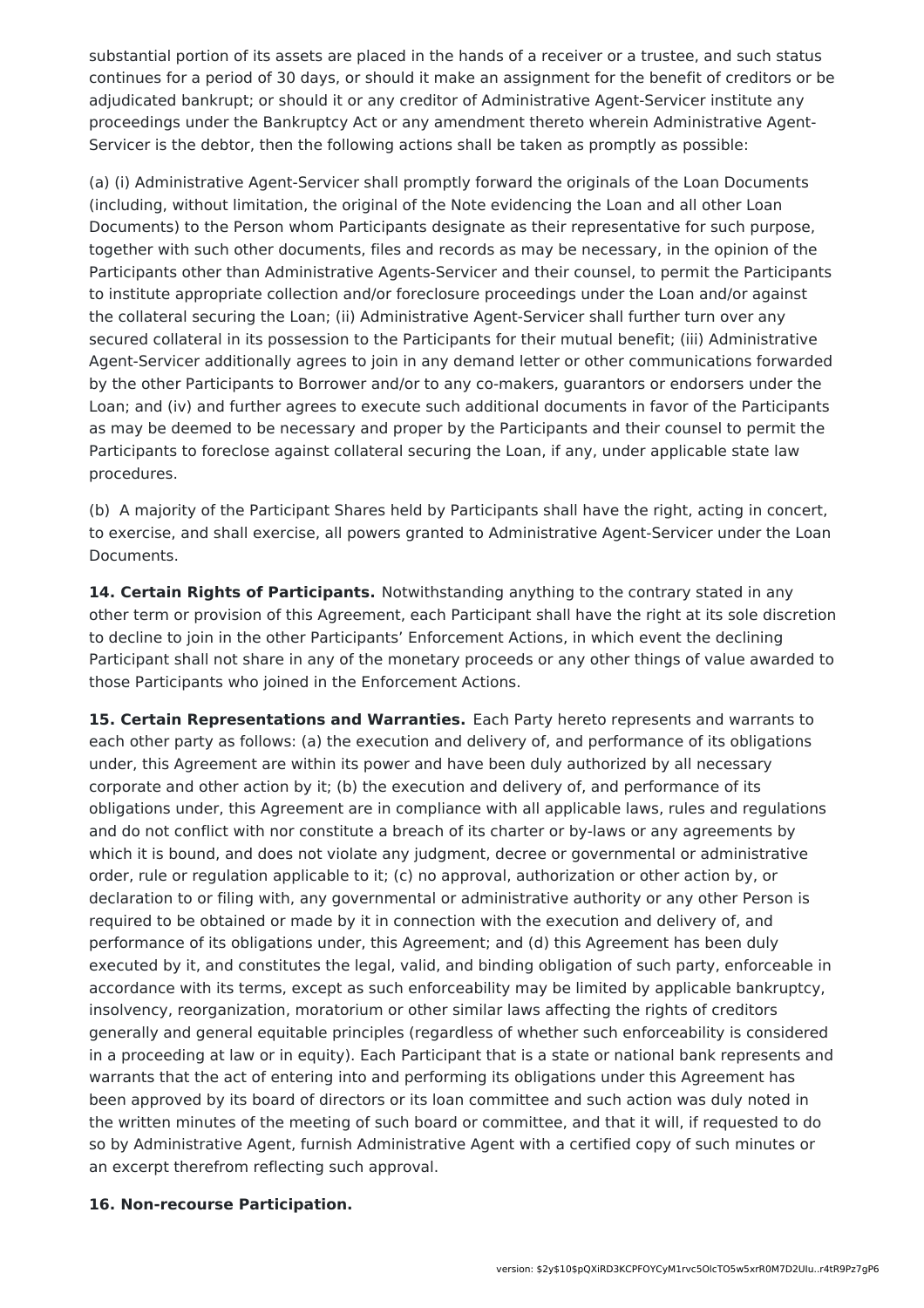(a) The Participation is hereby, and each Loan Participation will be, acquired by the Participant without recourse to the Administrative Agent-Servicer and for the Participant's own account and risk. Administrative Agent-Servicer makes no representation or warranty as to, and shall have no responsibility for (i) the due authorization, execution or delivery of the Loan Documents by the Borrower or any other Person; (ii) the value, legality, genuineness, validity, sufficiency, enforceability or collectability of any Loan, the Loan Documents or any collateral or other support for the Participated Loans; (iii) any representation or warranty made, or the accuracy, completeness, currentness or sufficiency of any information (or the validity, completeness or adequate disclosure of assumptions underlying any estimates, forecasts or projections contained in such information) provided, directly or indirectly through the Administrative Agent-Servicer, by the Borrower or any other person; (iv) the performance or observance by the Borrower or any other person, at any time, whether prior to or after the Effective Date, of any of the provisions of the Loan Documents (or any of the Borrower's or such other person's other obligations in connection therewith); (v) the financial condition of the Borrower or any other person; or (vi) except as otherwise expressly provided herein, any other matter relating to the Borrower or any other person, the Loan or the Loan Documents.

(b) Each Participant acknowledges receipt of true and correct copies of all Loan Documents from the Administrative Agent. Each Participant agrees and represents that in making its decision to acquire a Participant Share independently and without reliance on Administrative Agent-Servicer, it has relied upon its independent review of (a) the Loan Documents, and (b) any information regarding Borrower that it has obtained independently and without reliance on the Administrative Agent-Servicer. Each Participant represents and warrants that it has obtained such information as it deems necessary (including any information such Participant independently obtained from Borrower or others) prior to making its decision to acquire a Participant Share in the Loan. Each Participant further agrees and represents that it has made its own independent analysis and appraisal of, and investigation into, the Borrower's authority, business, operations, financial and other condition, creditworthiness, and ability to perform its obligations under the Loan Documents and has relied on such review in making its decision to acquire an Participant Share in the Loan. Each Participant agrees that it will continue to rely solely upon its independent review of the facts and circumstances related to Borrower, and without reliance upon the Administrative Agent-Servicer, in making future decisions with respect to all matters under or in connection with the Loan Documents and the Loan. The Administrative Agent-Servicer assumes no responsibility for the financial condition of Borrower or for the performance of Borrower's obligations under the Loan Documents. Except as otherwise expressly provided herein, no Participant shall have any duty or responsibility to furnish to any other Participant any credit or other information concerning Borrower which may come into its possession.

**17. Purchase for Own Account; Restrictions on Transfer.** Each Participant represents that it has acquired and is retaining its Participant Share for its own account in the ordinary course of its banking or other commercial lending business, or as part of such Participant's individual investment portfolio, and not with a view to the sale or distribution thereof. Each Participant agrees that it will not sell, assign, pledge, convey, transfer or otherwise dispose of ("Transfer") to any Person, or create or permit to exist any lien or security interest on, all or any part of its Participant Share without the prior written consent of Administrative Agent-Servicer; provided that (a) only the entire Participant Share may be transferred and not a part or parts thereof, (b) the transferee must execute this Agreement and assume all of the transferor's obligations hereunder and execute such documents as the Administrative Agent-Servicer may reasonably require; and (c) if requested by Borrower or Administrative Agent-Servicer, the transferor must deliver a legal opinion, acceptable in form and substance to the Borrower, the Administrative Agent and their respective counsel, that (i) the Transfer will not violate any applicable federal or state laws, rules or regulations, and (ii) no registration or filing with, or approval of, any federal or state governmental authority is required in connection with the Transfer. Upon receipt of this Agreement duly executed by the transferee, the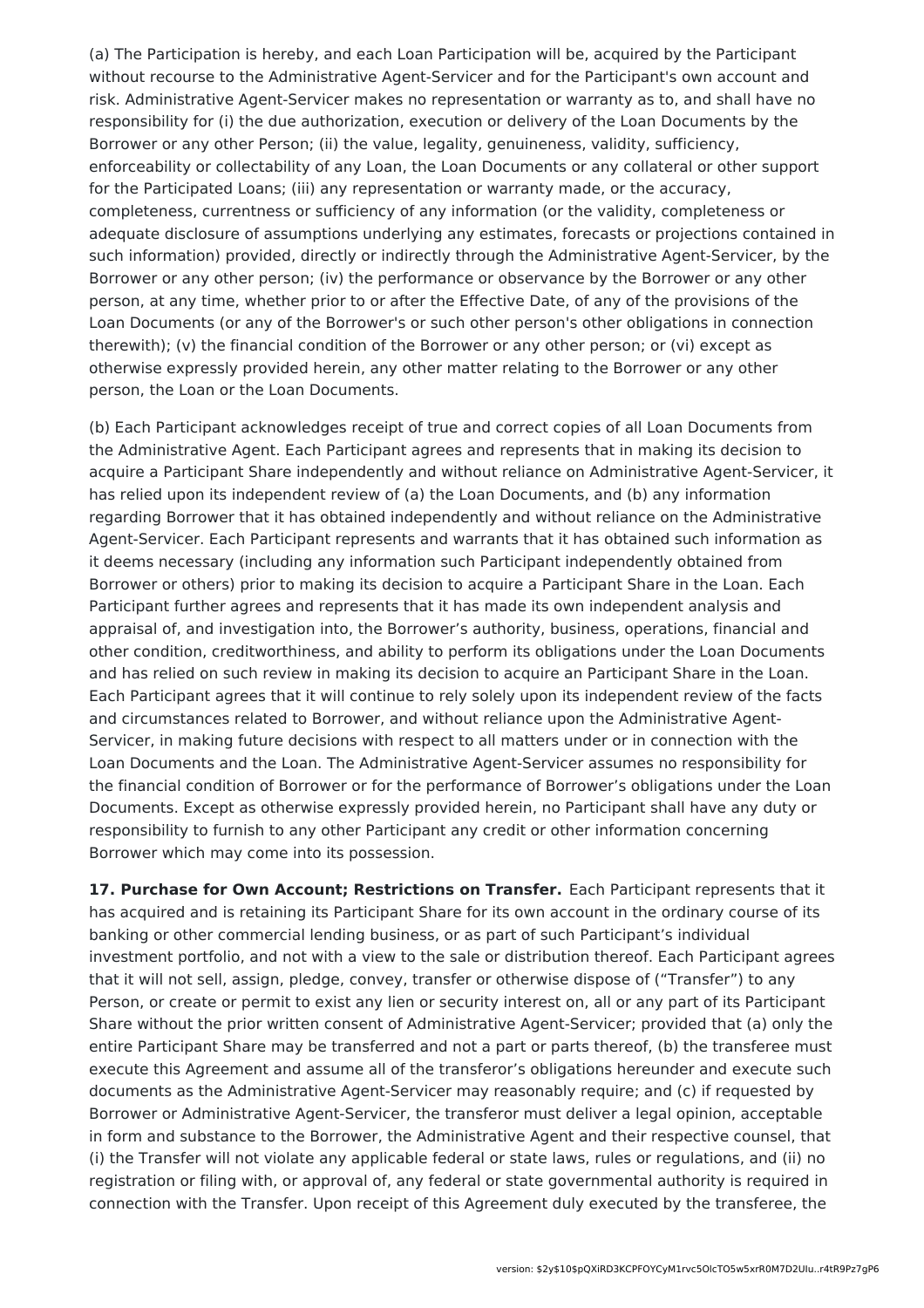assignee of such Transfer shall thereafter be treated as the Participant with respect to the Participant Share subject to the Transfer and shall receive all future payment distributions to which a Participant is entitled, and the assignor and assignee shall make all adjustments and payments between themselves appropriate with respect to such future payment distributions.

**18. Limitation of Liability.** NEITHER ANY PARTICIPANT NOR ANY AFFILIATE OF A PARTICIPANT MAY MAKE ANY CLAIM AGAINST ADMINISTRATIVE AGENT-SERVICER, OR THEIR RESPECTIVE AFFILIATES, DIRECTORS, OFFICERS, EMPLOYEES, ATTORNEYS OR AGENTS FOR ANY SPECIAL, INDIRECT OR CONSEQUENTIAL DAMAGES IN RESPECT OF ANY BREACH OR WRONGFUL CONDUCT (WHETHER BASED IN CONTRACT, TORT, OR OTHERWISE) IN CONNECTION WITH, ARISING OUT OF OR IN ANY WAY RELATED TO THE TRANSACTIONS CONTEMPLATED BY THIS AGREEMENT OR ANY OF THE LOAN DOCUMENTS, OR ANY ACT, OMISSION OR EVENT OCCURRING IN CONNECTION THEREWITH. EACH PARTICIPANT HEREBY WAIVES, RELEASES AND AGREES NOT TO SUE (AND AGREES NOT TO CONSENT TO ANY SUCH SUIT BY AN AFFILIATE) UPON ANY CLAIM FOR ANY SUCH DAMAGES, WHETHER OR NOT ACCRUED AND WHETHER OR NOT KNOWN OR SUSPECTED TO EXIST. IN ADDITION, EACH PARTICIPANT ACKNOWLEDGES AND AGREES THAT NEITHER ADMINISTRATIVE AGENT NOR SERVICER HAS ANY DUTY TO REVIEW OR ADVISE PARTICIPANT WITH RESPECT TO ANY PHASE OF ITS BUSINESS OPERATIONS OR CONDITION, ITS OBLIGATIONS TO PARTICIPANT BEING SOLELY THOSE EXPRESSLY STATED IN THIS AGREEMENT AND THE LOAN DOCUMENTS.

**19. Participants' Indemnification of the Administrative Agent-Servicer.** Each of the Participants agrees to indemnify the Administrative Agent-Servicer, including any successor agent, and their respective directors, officers, employees, agents, professional advisers and representatives ("Indemnified Agency Parties"), to the extent not reimbursed by Borrower, and without in any way limiting the obligation of Borrower to do so, ratably (based on their respective Participant Shares), from and against any and all liabilities, obligations, losses, damages, penalties, actions, judgments, suits, costs, expenses or disbursements of any kind whatsoever which may at any time (including, without limitation, at any time following the payment of the Loan and/or the expiration or termination of this Agreement) be imposed on, incurred by or asserted against the Administrative Agent-Servicer (or any of the Indemnified Agency Parties while acting for the Administrative Agent-Servicer or for any successor agent) in any way relating to or arising out of this Agreement or the Loan Documents, or the performance of the duties of the Administrative Agent-Servicer hereunder or thereunder or any action taken or omitted while acting in the capacity of the Administrative Agent under or in connection with any of the foregoing; provided that the Participants shall not be liable for the payment of any portion of such liabilities, obligations, losses, damages, penalties, actions, judgments, suits, costs, expenses or disbursements of an Indemnified Agency Party to the extent that any of the forgoing result from the gross negligence or willful misconduct of that Indemnified Agency Party as determined by the final non-appealable judgment of a court of competent jurisdiction. The agreements and obligations in this Section shall survive the payment of the Loan and the expiration or termination of this Agreement.

**20. Modification.** This Agreement may not be modified, amended, changed or terminated orally, but only by an agreement in writing signed by all parties hereto.

**21. Binding Effect.** This Agreement shall be binding upon and inure to the benefit of the parties and their respective successors and assigns.

**22. Counterparts.** This Agreement may be executed in any number of duplicate originals and each such duplicate original shall be deemed to constitute but one and the same instrument.

**23. Severability.** If any term, covenant or condition of this Agreement shall be held to be invalid, illegal or unenforceable in any respect, this Agreement shall be construed without such provision.

**24. Conflicts in Terms of Agreements.** In the event of a conflict between (i) the terms of this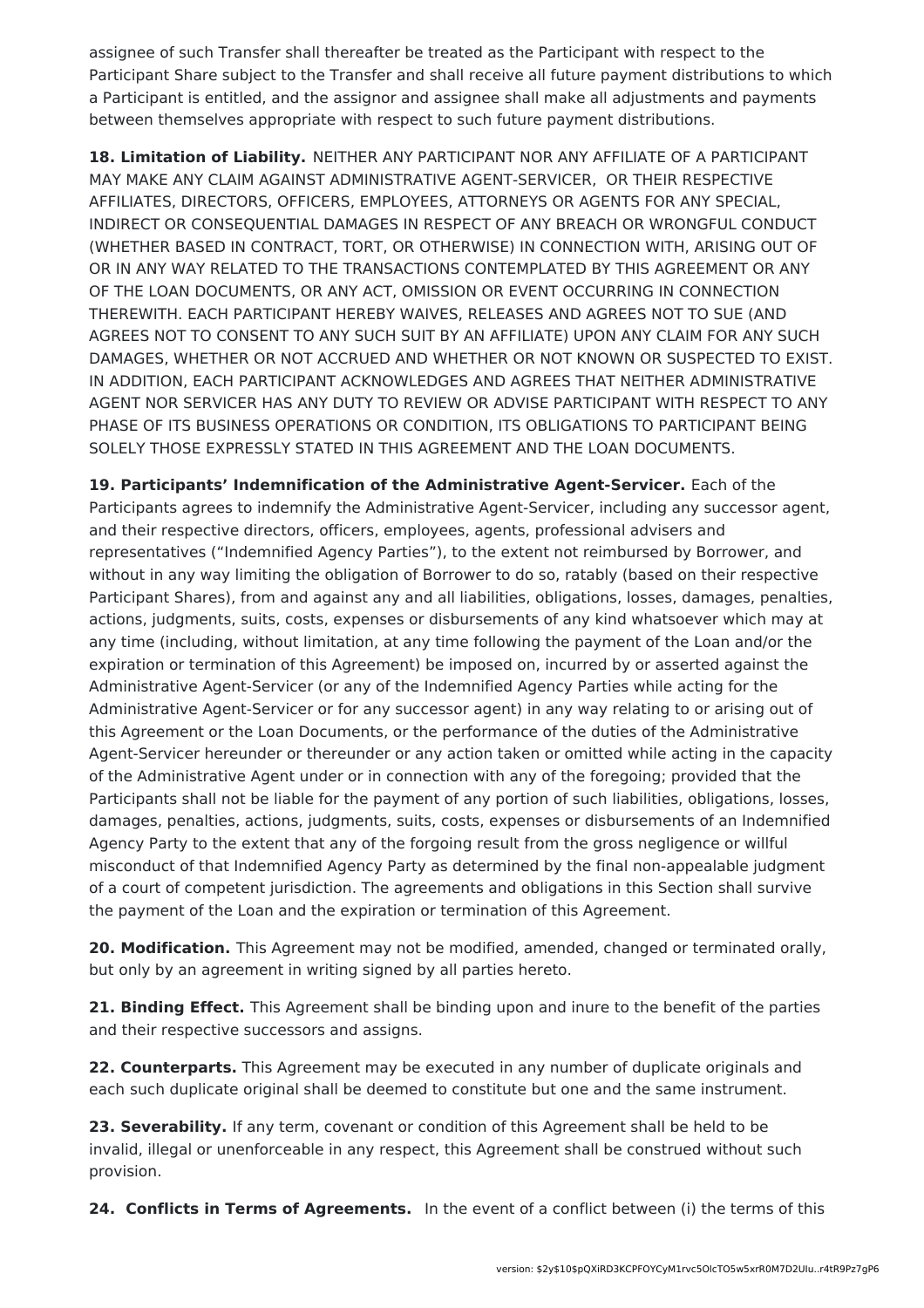Agreement and the terms of the Loan Documents, the terms of this Agreement shall govern.

**25. Governing Law.** This Agreement shall be governed by and construed in accordance with the laws of the State of New York and any actions pertaining to this Agreement shall be brought in the courts of the State of New York, in New York County.

**26. Notice.** Any notice required to be given by this Agreement shall be in writing and shall be sent by email (if the sender's email system provides confirmation of receipt), or by a reputable nationwide or international overnight courier service.

**27. Recitals.** The Recitals set forth in this Agreement are part of this Agreement and have the same force and effect as any numbered section hereof.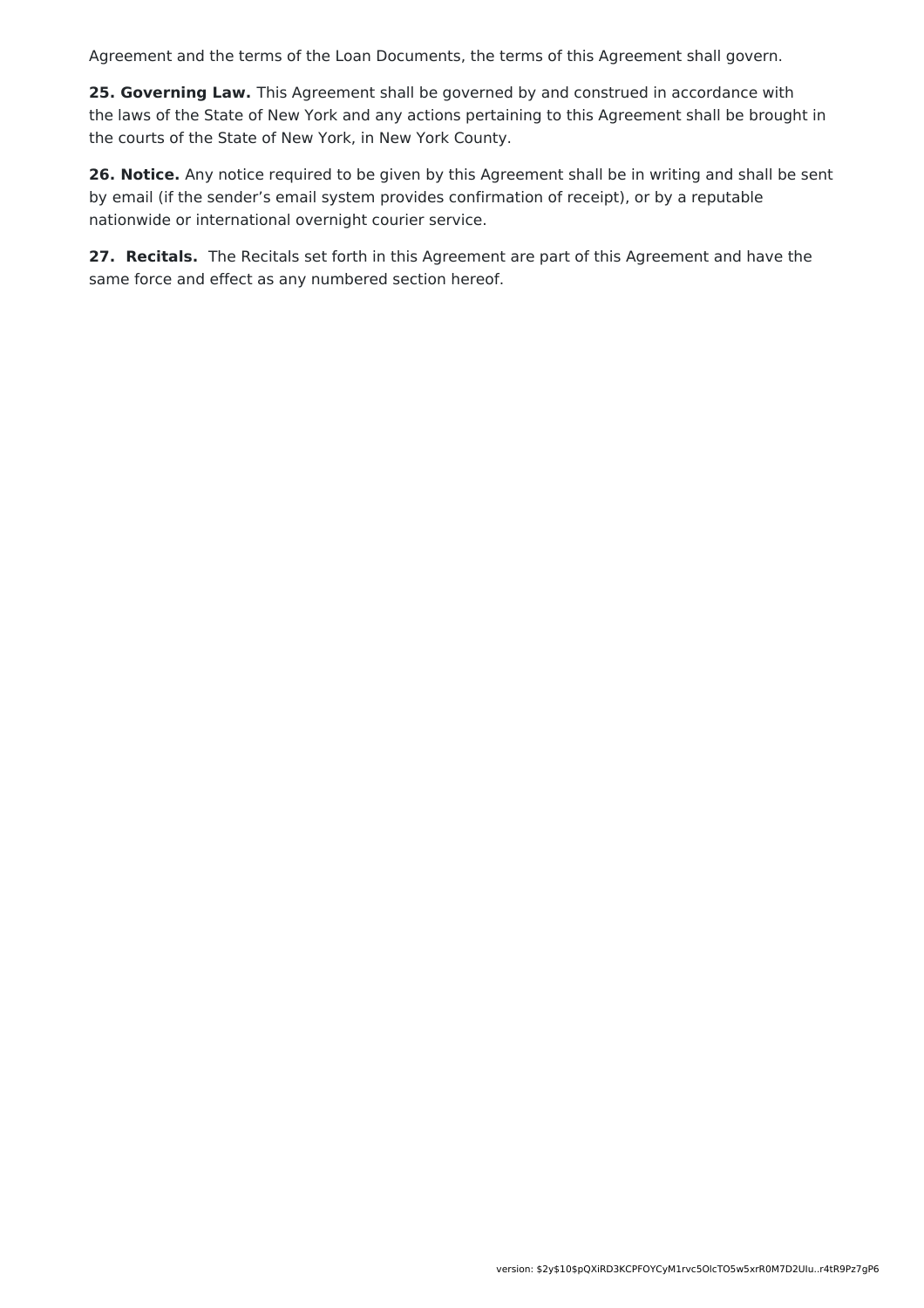#### **THERE IS NO GUARANTY OF REPAYMENT OF LOAN**

#### **SECURITY INTEREST MAY BE INSUFFICIENT TO REPAY INDEBTEDNESS**

IN WITNESS WHEREOF, Administrative Agent-Servicer and Participants have executed this Agreement, as of the day and year first above written.

ADMINISTRATIVE AGENT-SERVICER:

### **STEWARD LENDING LLC**

By: Daniel Miller

Daniel Miller

President

#### **PARTICIPANTS:**

By: [INVESTMENT\_INVESTOR\_SIGNATURE]

Name: [INVESTOR\_NAME]

Title: [INVESTOR\_TITLE]

Entity Name: [INVESTOR\_ENTITY\_NAME]